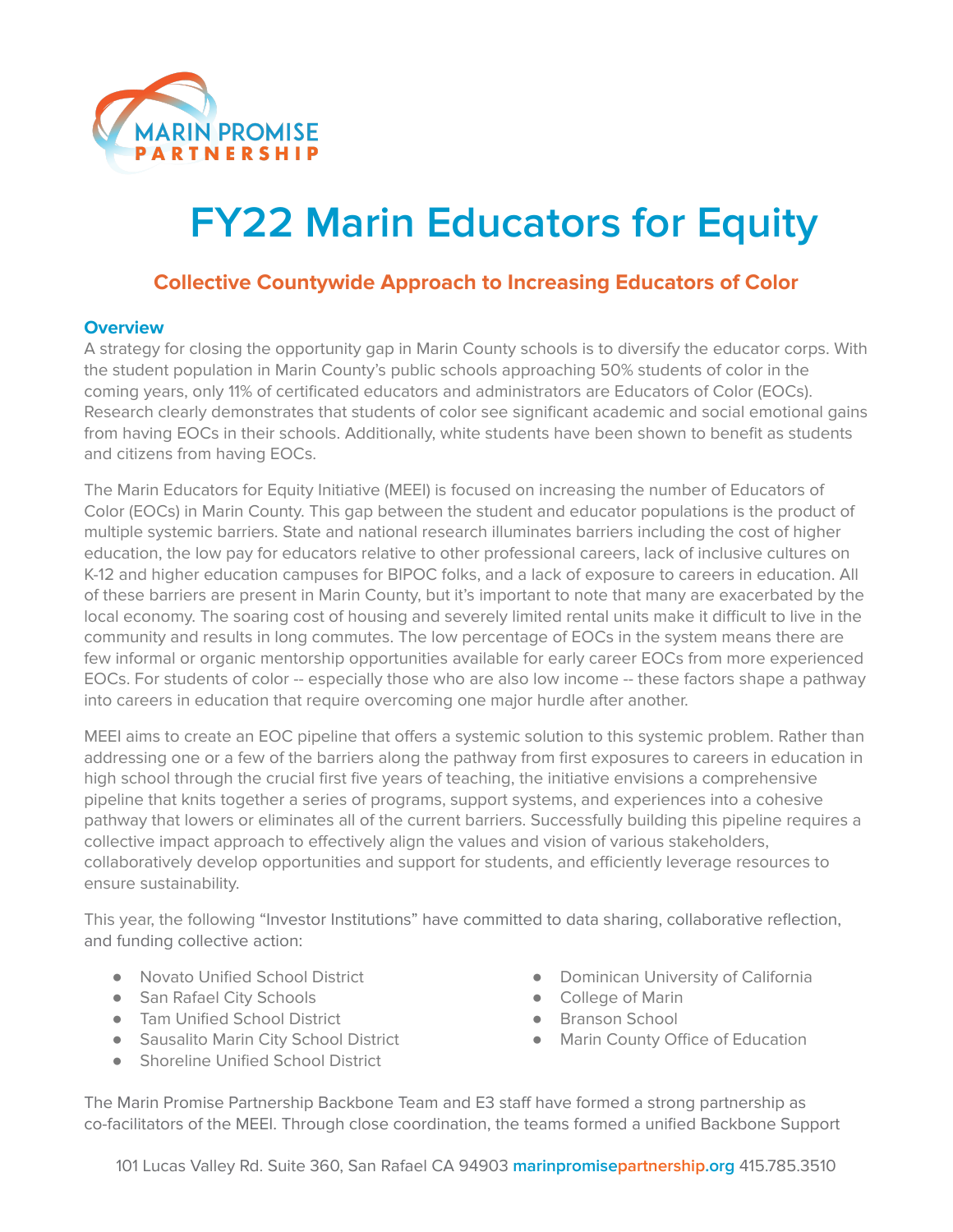

Team for the initiative, leveraging the educational equity expertise of E3 and the collective impact process tools of MPP to create a dynamic and effective facilitation team. This collaboration aims to support MEEI partner institutions in developing key EOC pipeline programs, while also playing the unique role of helping partners knit these programs together into a unified pathway that lowers and eliminates barriers for local students of color to become local EOCs who are well-supported and fulfilled.

With Governor Newsom's proposed FY22 budget including significant new investments in the development of educator pathways, there is an opportunity to establish collaborative plans and vision for pipeline programs that will be "shovel ready" when state grants become available. Grants may open for applications as soon as Fall 2021.

This proposal aims to support partners in developing and implementing systemic EOC recruitment and retention solutions. The underlying assumptions that define strategy include:

- Recruiting EOCs from existing candidate pools is insufficient to solve the problem -- a "grow your own" approach is essential;
- Time sensitive funding opportunities require developing implementation plans for key strategies that align with state funding that is likely to become available;
- The MEEI database of nearly 800 EOCs in Marin County is an essential tool to leverage in this work;
- Planning of new initiatives is most effective when the Backbone Support Team supports existing partner efforts and convenes interested parties around exploring promising practices.

### **Investor Approved Goals**

Initiative Goal:

**Increase the percentage of Educators of Color\* (currently 11%) to match the Student of Color population (currently 46%).**

FY22 Contributing Indicators:

- 1. Increase the percentage of BIPOC applicants for certificated and administrative positions in FY22 by 20% over FY21 for K-12 district partners.
	- Measured by districts running reports in EdJoin on the racial/ethnic makeup of candidate pools.
- 2. Increase the number of EOCs attending facilitated racial affinity groups in FY22 by 300% over FY21 (from 54 to >162).
	- Measured by attendance data shared with the Backbone Support Team by districts.
- 3. Improve K-12 retention rate of EOCs in FY22 by 10% over FY21.
	- Measured utilizing district reported retention rates shared with the Backbone Support Team.

### **FY22 Strategies:**

The strategies listed below are proposed as the bulk of the MEEI work for the Backbone Support Team and partners for FY22. However, it is also anticipated that partner institutions will develop new initiatives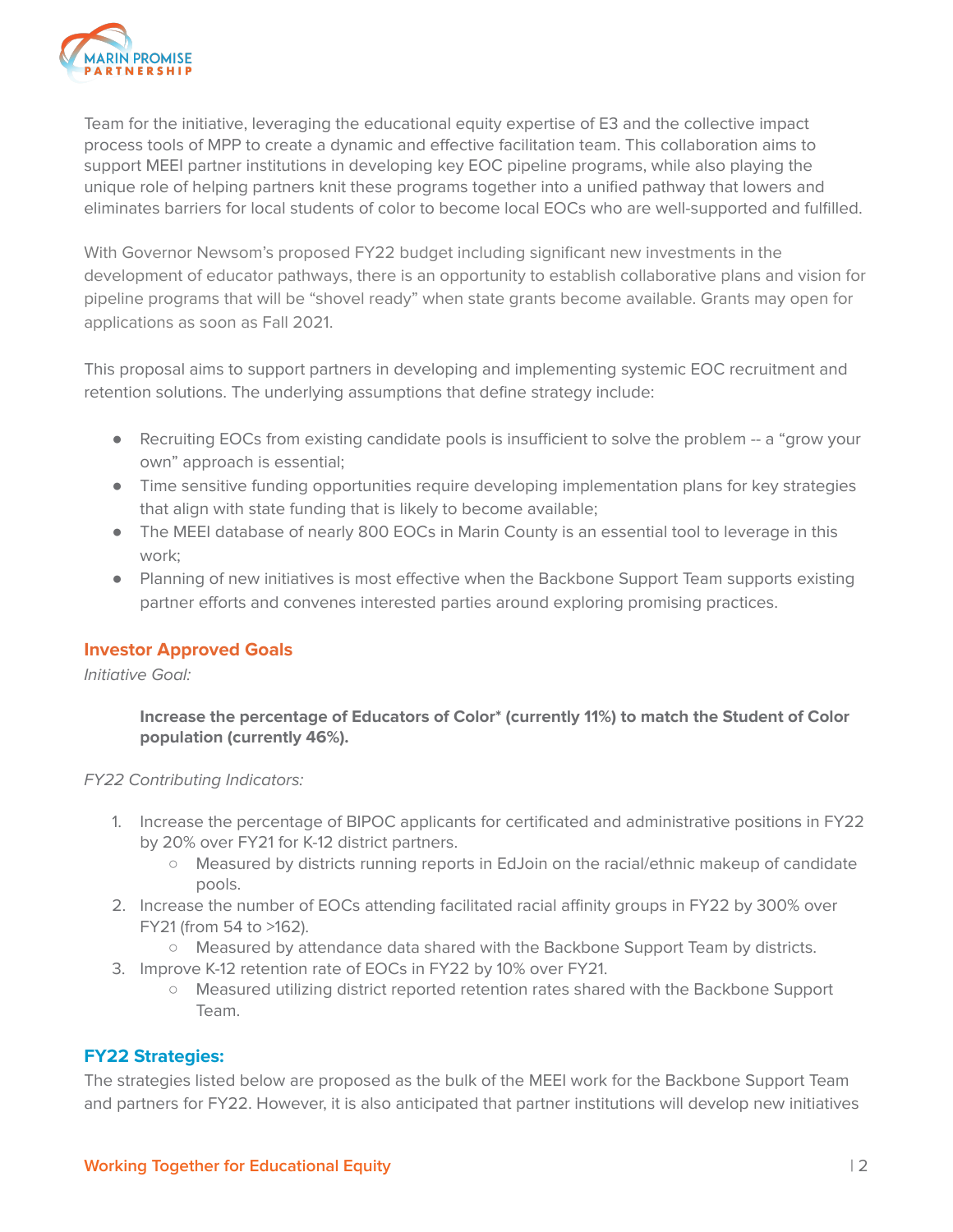

of their own accord, and the Backbone Support Team will aim to provide support wherever welcome and appropriate.

- 1. **Support Partner Capacity to Convene and Facilitate Affinity Groups** -- To build upon and scale the success of racial affinity groups, shift convening and facilitation to a "train the trainer" model. Partners designate a staff member at either the district or site level to serve as Affinity Space Coordinator. This position is responsible for calendaring and promoting affinity spaces, and ensuring stronger positioning and alignment of these spaces with district priorities and operations. The Coordinators are then trained and supported by the Backbone Support Team using E3's tools for leadership in educational equity.
	- Goal: Develop the capacity for each partner institution to successfully convene and facilitate racial affinity groups at least three times per academic year.
	- Potential Funding: LCAP Campus Climate Goals
	- Key Stakeholder Roles:
		- Each partner will need a compensation model for the Affinity Space Coordinator for each district (e.g. stipend, .25 FTE).
		- MEEI Backbone Support Team provides training to the Coordinators:
			- 2-day initial onboarding and orientation
			- 8 monthly meeting with coordinators to co-design
			- 3 1:1 coaching and support meetings for each district representative
		- MEEI Backbone Support Team plans and leads the annual Equity Forum gathering
			- Equity Awards & Grants
			- Resource Raffle (equity resources)
			- Capacity building sessions
- 2. **Support Partner Led Initiatives to Develop Key Pipeline Programs --** Provide a suite of backbone services to support partner institutions as they design and implement essential EOC pipeline program components. This suite of support services includes convening and co-facilitating meetings, agenda development, note taking, direct support to project managers, providing data and analysis, ensuring strategies align with the 5 Year Plan, leading communications, and tracking progress. The EOC pipeline program components currently under consideration or development by partners include:
	- **○ CTE Educator Pathways**
		- Goal: Support the development and Fall 2022 launch of CTE Educator Pathways at SRHS and NHS that are aligned with each other and key partner institutions including MCOE, COM, and other aligned contributors.
		- Potential Funding: MCOE acquired a grant from MCF and state grants to expand CTE pathways.
		- Key Stakeholder Roles:
			- MCOE serves as a key funder, convener, and provider of expert guidance and coordination for CTE program development and implementation.
			- NHS and SRHS teams composed of administrators, faculty, guidance, and family advocates develop curriculum, programming, and coordinate student support.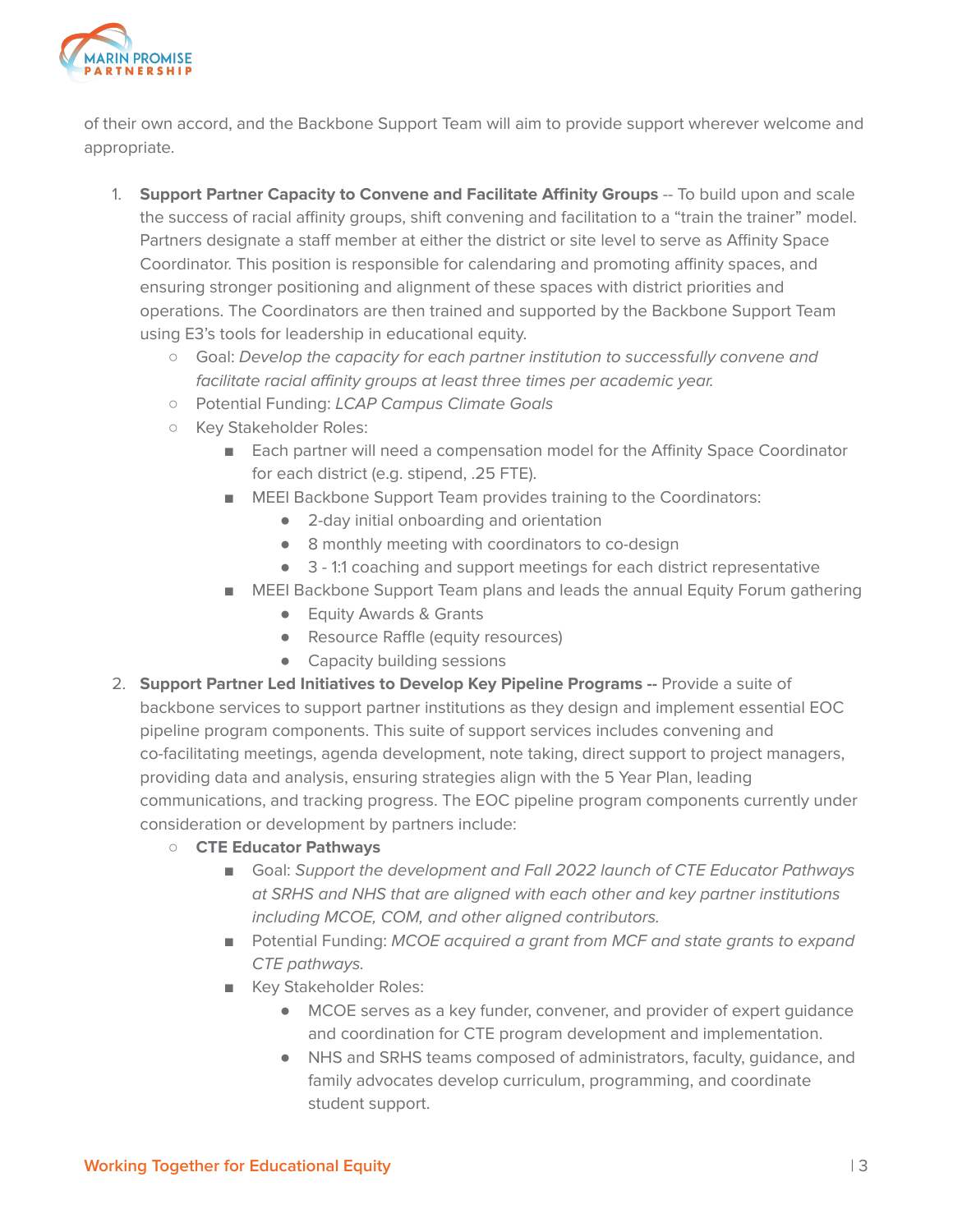

- COM aligns education courses in its catalogue to provide either concurrent enrollment opportunities or an aligned pathway into undergraduate studies.
- Backbone Support Team supports each district team and MCOE convenings throughout the year.
- Backbone Support Team conducts E3's The Art of the Master Educator Institute for the CTE Educator Pathway planning and teaching teams.
- MEEI tracks the NHS students starting the CTE Educator Pathway in fall 2021 to understand their experience. This will ensure the database is ready to track SRHS students when their first cohort launches in fall 2022.

### **○ The COM/SSU Liberal Studies Degree Completion Program**

- Goal: Support COM and SSU in aligning Liberal Studies degree completion program at IVC with pipeline efforts throughout the county.
- Potential Funding: No additional funding necessary.
- Key Stakeholder Roles:
	- COM and SSU launch the initial course offerings in fall 2021, collaborating on student recruitment, enrollment, and monitoring.
	- Backbone Support Team supports the COM administration in envisioning how the program could evolve to specifically support cohorts of students from the CTE Educator Pathways in the coming years.
	- Backbone Support Team supports SSU School of Education administrators in considering how a Teacher Residency with MEEI partner districts or a 4 year BA + credential program could align closely with the Liberal Studies Degree Completion Program to offer an attractive, affordable, and high quality undergraduate and graduate pathway for EOC credential candidates.
- **○ Teacher Residencies**
	- Goal: Facilitate a team to research Teacher Residencies and submit a funding proposal to the CA Teacher Residency Grant program targeting a first residency cohort for Fall 2023..
	- Potential Funding: Governor Newsom's proposed FY22 budget includes \$100M for the establishment and expansion of Teacher Residencies. Additionally, it proposes \$100M for expansion of the Golden State Teachers Grant and \$25M for the Classified Employees Credentialing Program. Coupling a Teacher Residency program with the latter two funding sources could result in a high quality credentialing pathway that comes at a very low cost for traditional students and paraprofessionals.
	- Key Stakeholder Roles:
		- MCOE leaders and NUSD Asst Sup't for Human Resources, Jonathan Ferrer, collaborate to research and develop a recommendation to share with MEEI partner institutions related to the establishment of a Teacher Residency.
		- Backbone Support Team project manages this research and recommendation process, providing administrative and facilitation support,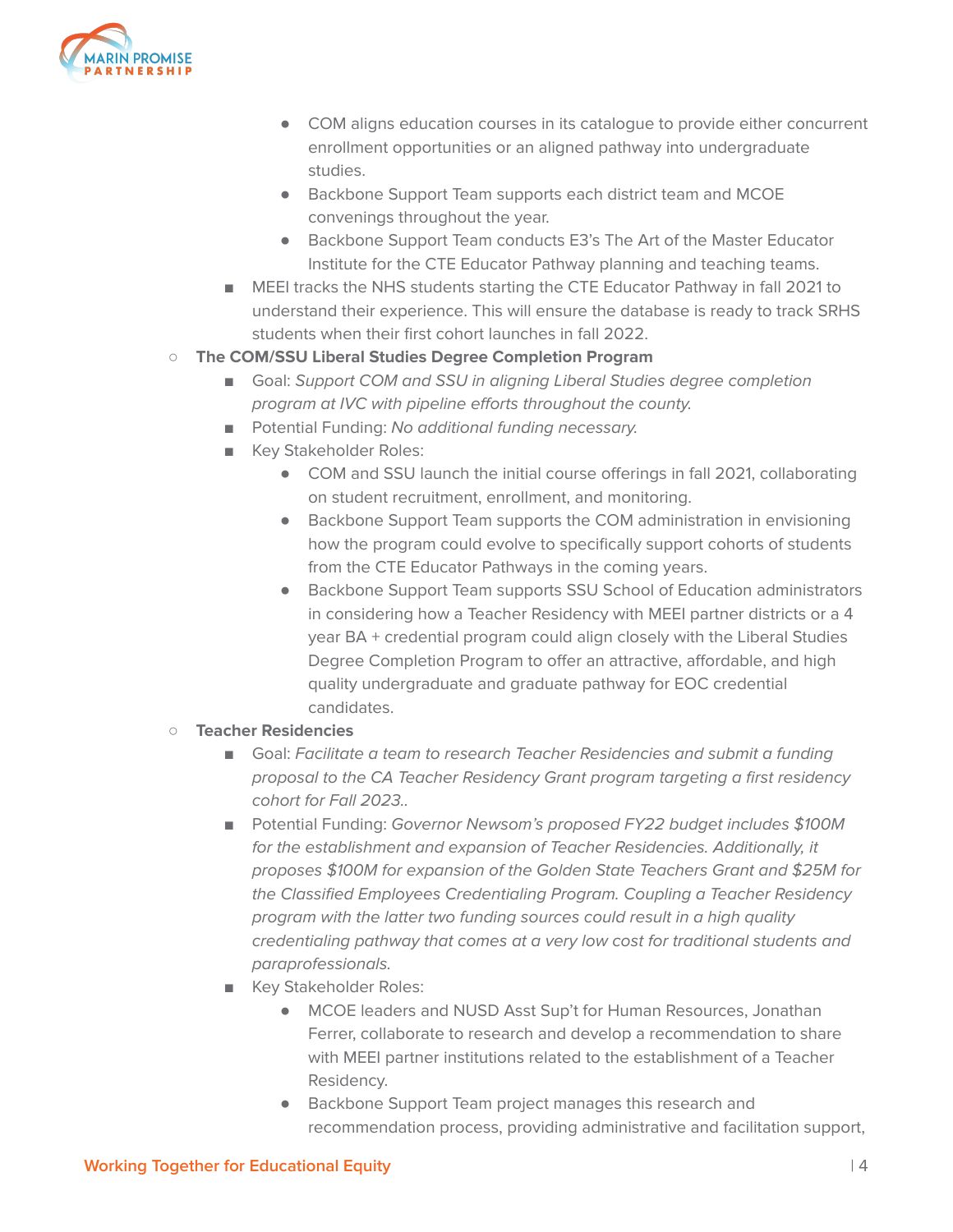

as well as contributing heavily to the research and drafting the formal recommendation.

- If the project results in a recommendation for the establishment of a Teacher Residency, a group of partners decides to pursue it, and state funding becomes available, the Backbone Support Team will support partners throughout FY22 in pursuit of funds and the design and implementation phases of the project.
- **○ Affordable Educator Housing**
	- Goal: Coordinate and facilitate partners in developing a collaborative action plan for developing affordable educator housing.
	- Potential Funding: A grant request was submitted to MCF for collaborative action plan development -- including a needs analysis conducted by Godbe Research - in April 2021, with the expectation of a decision in late June 2021. There are a variety of models for developing affordable teacher housing that come at little to no cost to the districts.
	- Key Stakeholder Roles:
		- MEEI Investors or their appointees meet quarterly to align around the survey goals, an initial review of the data analysis, and to develop a Collaborative Action Plan for Affordable Educator Housing.
		- Godbe Research conducts a housing demand survey.
		- Backbone Support Team provides facilitation and data support to the Investor team, coordinates the Investor institutions in working with Godbe Research, and drafts the Collaborative Action Plan for Affordable Educator Housing.
	- Additionally, the Backbone Support Team will continue to research and support Investor partners in considering new affordable housing options as they become available.
- 3. **MEEI Database Maintenance & Advancement** -- The MEEI database is a product of three years of collaborative efforts by partners and the Backbone Support Team to [centralize](https://drive.google.com/file/d/1Bo1h_O2GzKPz_x9nbYc_15yri0qMQzs_/view?usp=sharing) data on current and [prospective](https://drive.google.com/file/d/1Bo1h_O2GzKPz_x9nbYc_15yri0qMQzs_/view?usp=sharing) EOCs in Marin County. Its purpose is to enable systemic support of EOC candidates and provide insights into barriers within the EOC pipeline.
	- Goal: Provide essential and timely insights into individual progress of pipeline participants and systemic barriers to the development of EOCs.
	- Backbone Support Team will update the database function and content to support the following:
		- Tracking the progress of the first cohorts of CTE Educator Pathway students as they begin to pursue education careers. Through partnership with the pathway program coordinators, the database will regularly be updated with key progress indicators, changes in enrollment, and transitions to new pipeline opportunities.
		- Partner institution data sharing and EOC survey response data will be added to the database by the Backbone Support Team, which will then provide analysis to identify relevant trends and shifts in the experience of EOCs throughout Marin.
	- Key Stakeholder Roles:
		- MEEI partner institutions share data related to EOCs on their staff and CTE Educator Pathway participants.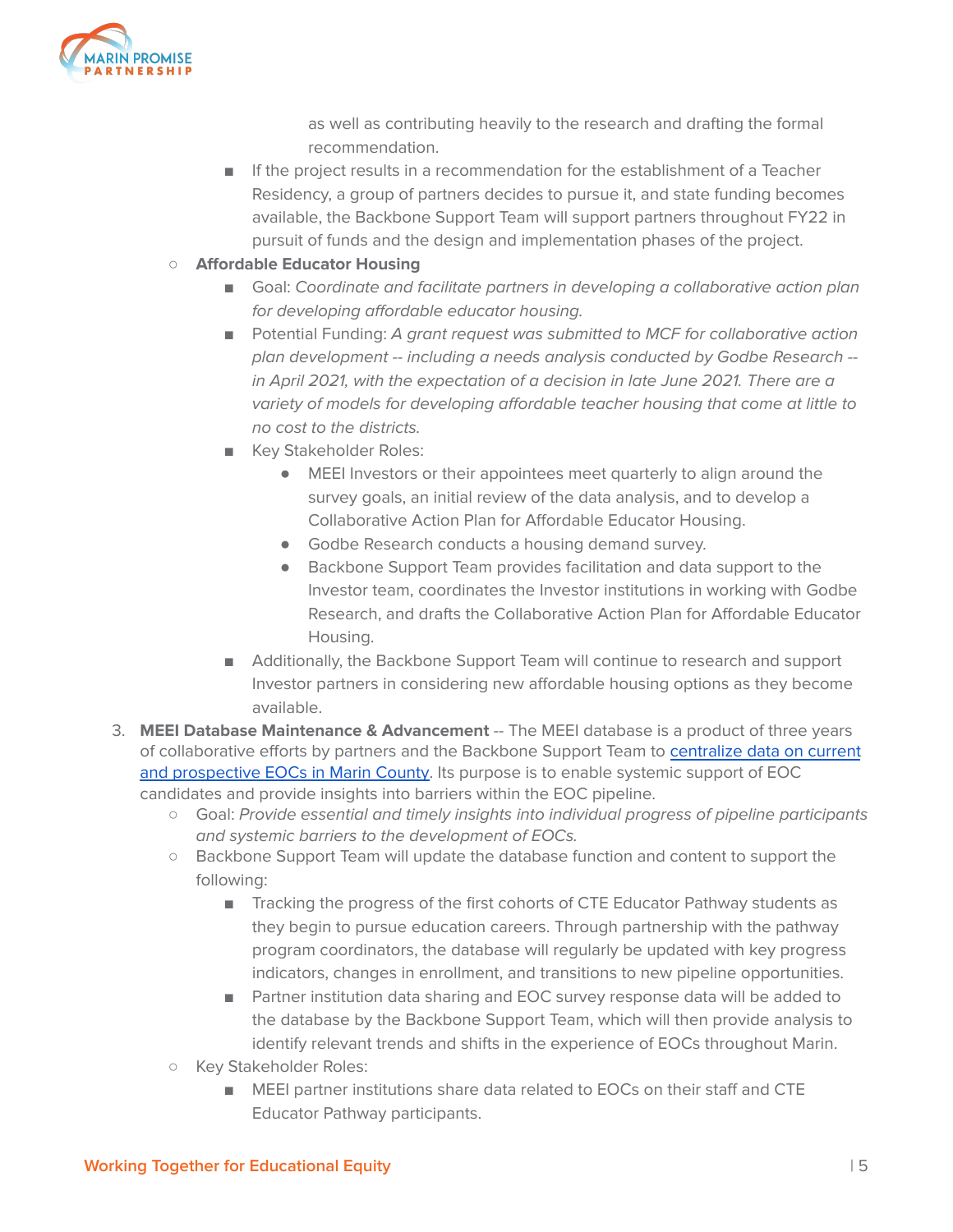

- The Backbone Support Team updates data, provides analysis to support various MEEI projects, and evolves the database architecture to add new functionality, including long term progress tracking.
- 4. **Progress Data Acquisition & Analysis** -- Understanding the experience of students of color and EOCs is an essential step in identifying strategies for creating greater equity within the education system. Over the past three years, the Backbone Support Team has worked with partner institutions to gather data on the experience of EOCs through the Listening Survey. Additionally, the Backbone Support Team has accessed publicly available data sets to provide analysis of the position and role of EOCs within the education system.
	- **○** Goal: Utilize data as a tool for understanding the education system through a racial equity lens, while also measuring the impact of strategies employed by the partners to support continuous improvement processes.
	- **○** Partners and the Backbone Support Team will collaborate to:
		- Conduct another round of the [Listening](https://drive.google.com/file/d/1XQQk-Xtl5HtCTvZ1xZaoKc3C4UABjh9C/view?usp=sharing) Survey to provide insights on EOC experiences across the county and identify change over time.
		- Centralize data on existing pipeline programs to allow partners to see the entire system, including:
			- Paraprofessional Credentialing Support
			- CTE Educator Pathways
		- Identify new data projects to illuminate equity concerns related to students and EOCs in the education system. These may include questions identified in the course of program development or questions sector experts point to as key equity indicators.
	- **○** Key Stakeholder Roles:
		- The partner institutions will support distribution of the Listening Survey to EOCs.
		- Participants in the various MEEI supported initiatives will actively identify questions related to student and educator experiences that the Backbone Support Team can attempt to address with available data and analysis.
		- Backbone Support Team will conduct the Listening Survey, analyze the data, and present findings to the partners.
- 5. **Guidance for EOCs Exploring Credentialing Options** -- The MEEI partner network and database have surfaced more than 20 BIPOC folks in the community in FY21 who have expressed interest in pursuing credentials. Myriad pathways and cost structures often represent daunting barriers. Each of these individuals represents an opportunity to diversify the educator corps in Marin, if they can be provided support in understanding the available pathways to credentials and identifying the resources they need to achieve that end.
	- **○** Goal: Identify and support 20 individual EOC candidates by meeting 1:1 to provide insights on credentialing pathways, funding models, and additional resources.
	- **○** Partners and the Backbone Support Team will collaborate to:
		- Identify BIPOC folks interested in earning credentials through partner referrals and the MEEI database.
		- Meet 1:1 to provide resources and information tailored to the specific needs and context of each candidate.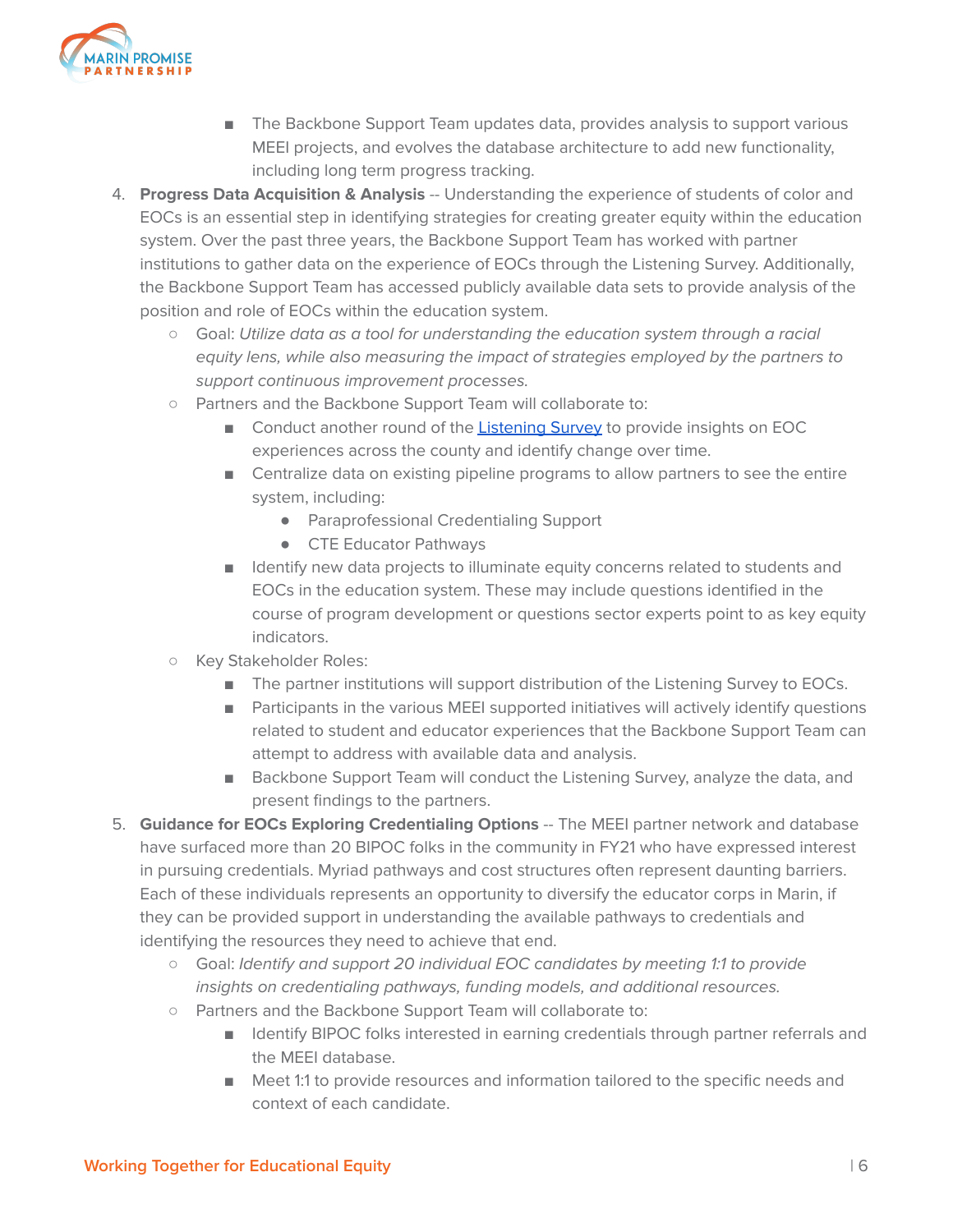

- Invite those candidates to participate in other MEEI programming, including affinity spaces and the Equity Forum as a means of including them in the growing community of EOCs in Marin County.
- **○** Key Stakeholder Roles:
	- The partner institutions refer BIPOC folks interested in pursuing credentials to the Backbone Support Team.
	- The Backbone Support Team meets 1:1 with candidates referred by partners and those identified in the MEEI database to share information and resources.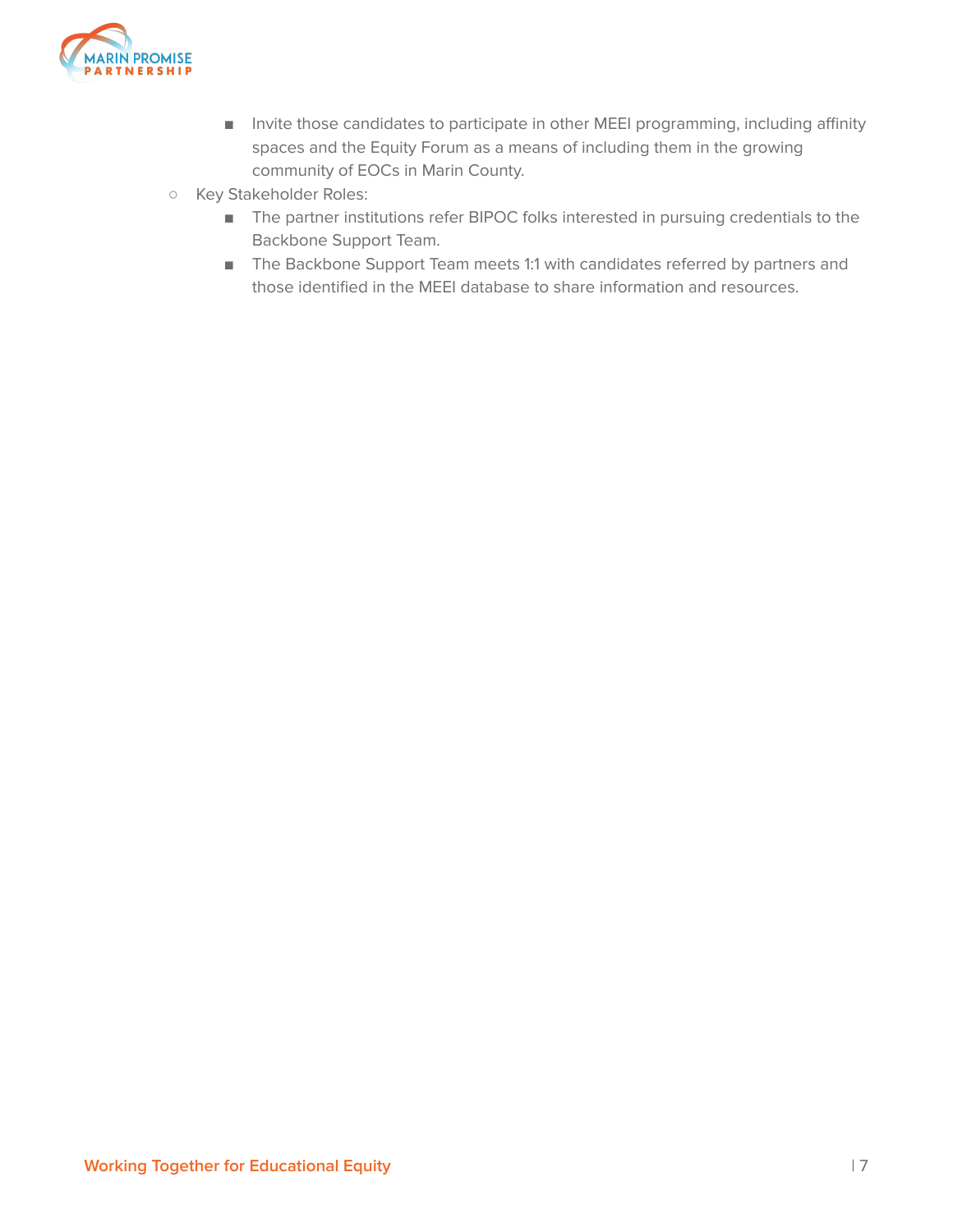

## **School Year 2021-22 Backbone Support Team Responsibilities and Budget**

| <b>Tasks</b>                                                                                                                                                                                                            | <b>Costs</b> | <b>Notes</b>                                                                                                                                                                                                                                                                                                 | <b>Staffing</b>            |
|-------------------------------------------------------------------------------------------------------------------------------------------------------------------------------------------------------------------------|--------------|--------------------------------------------------------------------------------------------------------------------------------------------------------------------------------------------------------------------------------------------------------------------------------------------------------------|----------------------------|
| #1. Support Partner Capacity<br>to Coordinate Affinity Groups                                                                                                                                                           | \$45,000     | • "Train the Trainer" Support to District Coordinator<br>• Annual Equity Forum & Capacity Building Sessions<br>· Equity Awards, Grants, & Raffled Resources<br>• Longitudinal Survey                                                                                                                         | Norma                      |
| #2. Support Partner Led<br>Initiatives to Develop Pipeline<br><b>Related Programs:</b><br>• CTE Pathways - \$33,700<br>• Educator Housing - \$44,000<br>· COM/SSU Degree - \$5,000<br>· Teacher Residency -<br>\$20,000 | \$102,700    | • Convene & Co-Facilitate Partners<br>• The Art of Master Educator Institute for CTE<br>Pathways<br>• Godbe Housing Demand Survey<br>· Develop Agendas & Provide Note Taking<br>• Support Project Management<br>• Provide Data & Analysis<br>· 5 Year Plan to Align All Initiatives<br>• Lead Communications | Robin &<br>Norma           |
| #3. Database Management &<br>Advancement                                                                                                                                                                                | \$10,000     | · Maintain & Update Data<br>• Advance the Functionality of the Database<br>• Track Participants in Pipeline Programs & Report Out                                                                                                                                                                            | Michael                    |
| #4. Progress Data Acquisition<br>& Analysis                                                                                                                                                                             | \$20,000     | • Conduct EOC Listening Survey & Analysis<br>• Centralize Progress Tracking for Pipeline Programs<br>• Address Equity Questions with Data Analysis                                                                                                                                                           | Norma &<br>Michael         |
| #5. Guidance for EOCs<br><b>Exploring Credentialing</b><br>Options                                                                                                                                                      | \$15,000     | · Identify BIPOC Folks Exploring Credentialing Options<br>· Provide 1:1 Guidance on Pathways, Funding, &<br>Supports<br>• Incorporate Prospective EOCs in MEEI Community                                                                                                                                     | Norma                      |
| #6. Admin/Leadership:<br>MEEI Investor Reporting and<br>Leadership Team Reporting                                                                                                                                       | Pro-bono     | • Leadership<br>• Co-Develop & Co-Facilitate Investor Meeting<br>• Raise Funds for the Initiative<br>• Report progress to Investors<br>• Report progress to MPP Leadership Team and Board<br>• Create and maintain Pipeline Strategic Plan w/<br>Outcomes and Indicators                                     | Ann &<br><b>JuanCarlos</b> |
| #7. Admin Support:<br>Convenings                                                                                                                                                                                        | \$10,000     | • Calendar & Invites for Meetings<br>• Note Taking                                                                                                                                                                                                                                                           | Cheramie                   |
| <b>Backbone Support Team</b><br><b>Expenses</b>                                                                                                                                                                         | \$202,700    | • \$109,000 for MPP Work Commitments<br>• \$84,700 for E3 Work Commitments<br>· \$4,000 Mini-grants<br>· \$25,000 Housing needs survey                                                                                                                                                                       |                            |